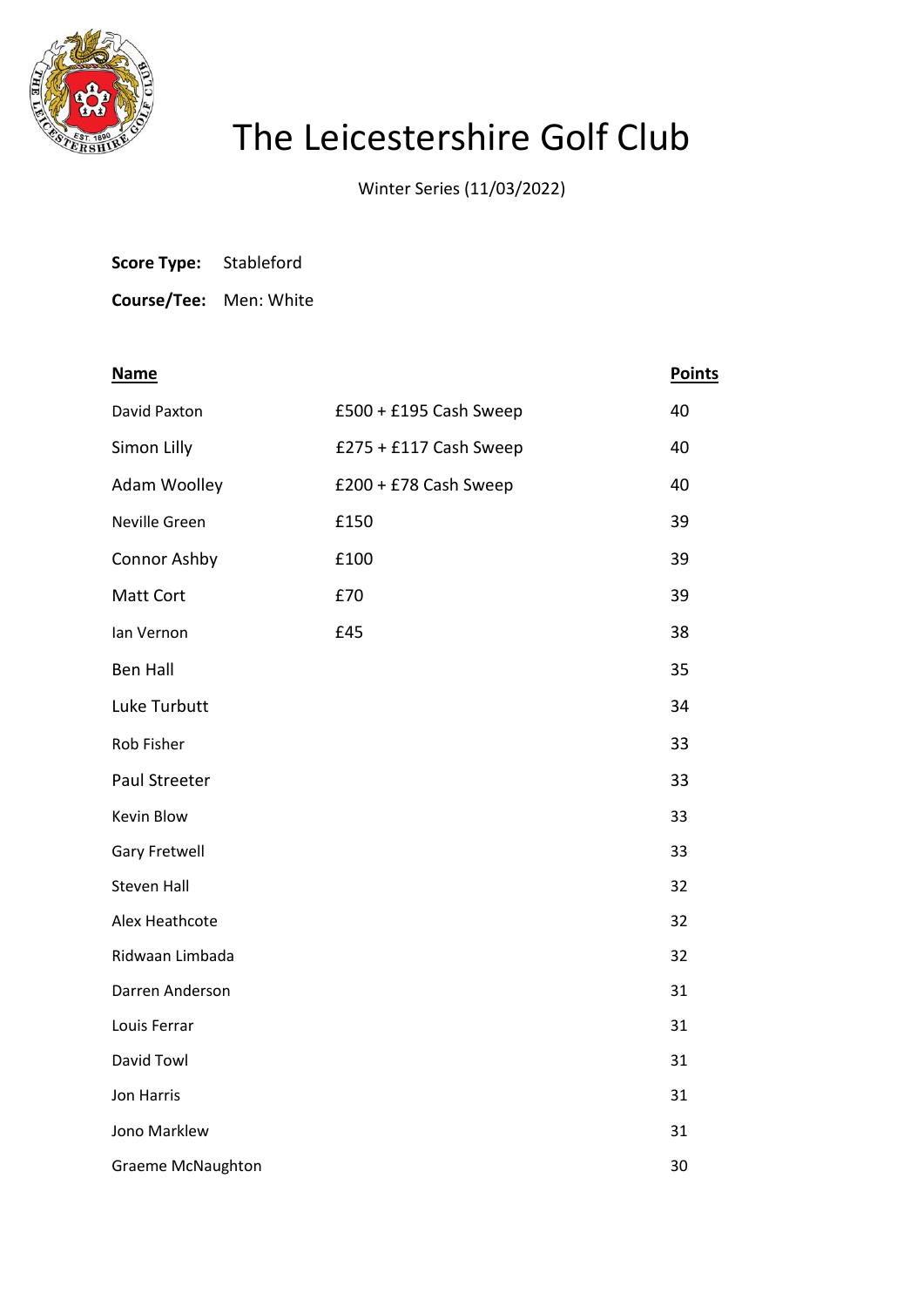| <b>Name</b>           | <b>Points</b> |
|-----------------------|---------------|
| Mark Paxton           | 30            |
| John Pettitt          | 30            |
| Paul Wharton          | 30            |
| <b>Tony Hunt</b>      | 30            |
| Andy Bates            | 29            |
| <b>Geoff Ferrar</b>   | 29            |
| Gareth Bradley        | 29            |
| <b>Nick Radford</b>   | 29            |
| Richard Lawton        | 29            |
| Stephen Kay           | 28            |
| <b>Faizal Pandor</b>  | 28            |
| lan Robinson          | 28            |
| James Busveids        | 28            |
| Jeremy Woodcock       | 28            |
| Luke Bakermault       | 28            |
| David Thompson        | 28            |
| Ray White             | 28            |
| David Mitchell        | 28            |
| <b>Stuart Turnell</b> | 27            |
| Matthew bates         | 27            |
| Benjamin Stead        | 26            |
| Wesley Abdulai        | 26            |
| Sean Creeney          | 26            |
| <b>Vinny Parmar</b>   | 26            |
| Howe Keith            | 25            |
| Peter Lowndes         | 25            |
| Nigel Dryden          | 25            |
| Will Thompson         | 25            |
| Benjamin Stead        | 25            |
| Freddie Macarthur     | 25            |